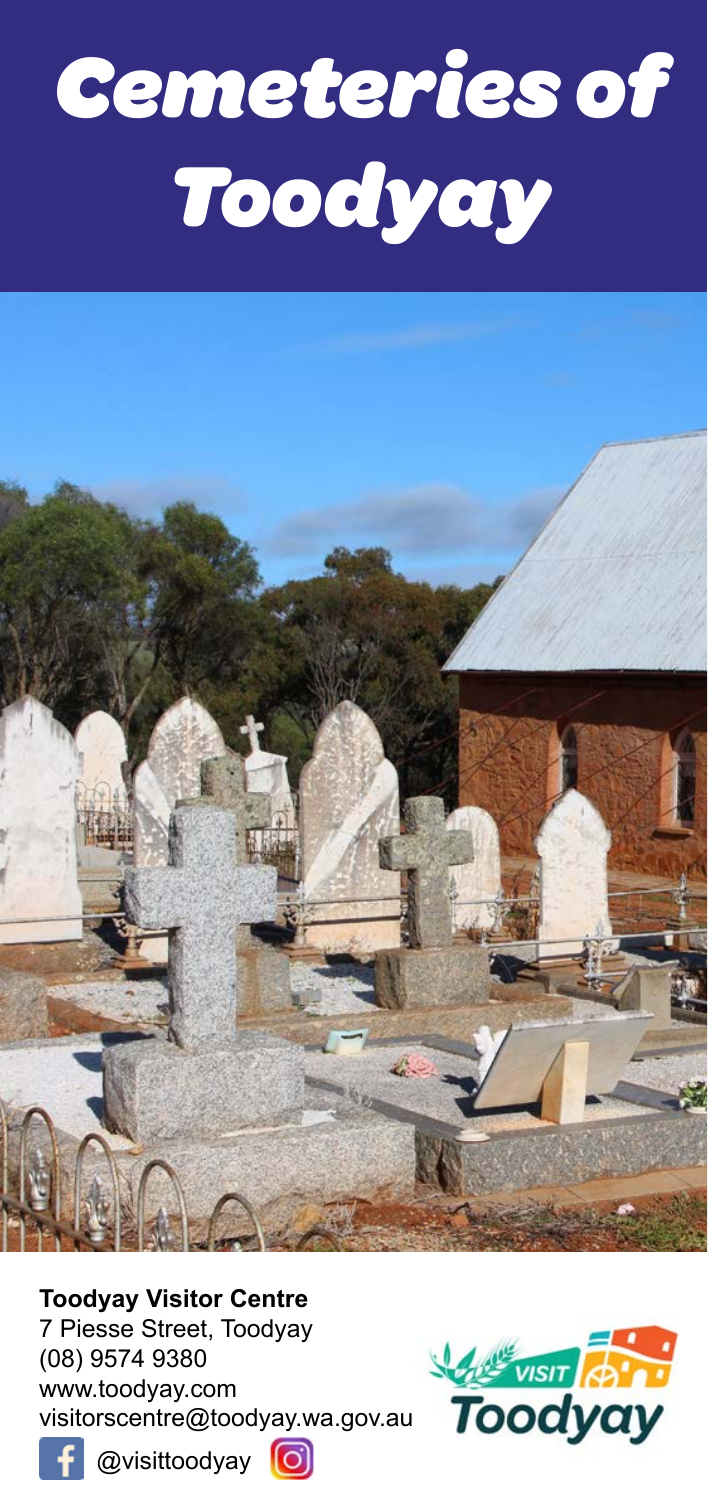#### **Publicly accessible cemeteries**

#### *Toodyay (previously Newcastle) Public Cemetery* Telegraph Road, West Toodyay

In 1866 James Drummond Jnr offered an acre of land for a public cemetery.

In 1939 the Toodyay Cemeteries Bill saw land being used for burials and held by the churches revert to Crown ownership for the same purpose.

1940 saw the Lands Department advise the Toodyay Road Board that the Toodyay General Cemetery had been reverted to His Majesty and would be gazetted as a reserve for the purpose of a public cemetery.

Online transcription found at [www.ozburials.com](http://www.ozburials.com/CemsWA/Toodyay/toodyay.htm)

# *St Philips Anglican Church*

Bindi Bindi Road, Culham

Located 12 km north of Toodyay. Culham Church is the second oldest active Anglican church in the state and was the first Anglican church in the district.

In 1860 Newton Augustus Phillips, 2 year old son of Samuel and Sophia Phillips (of Culham) was the first person buried here.

In 1926 the churchyard and cemetery were consecrated by Dr Charles Owen Leaver Riley, Archbishop of Perth.

Special permission is required to be buried at Culham Cemetery. A person must be a descendant of someone already interred.

Online transcription found at www. ozburials.com

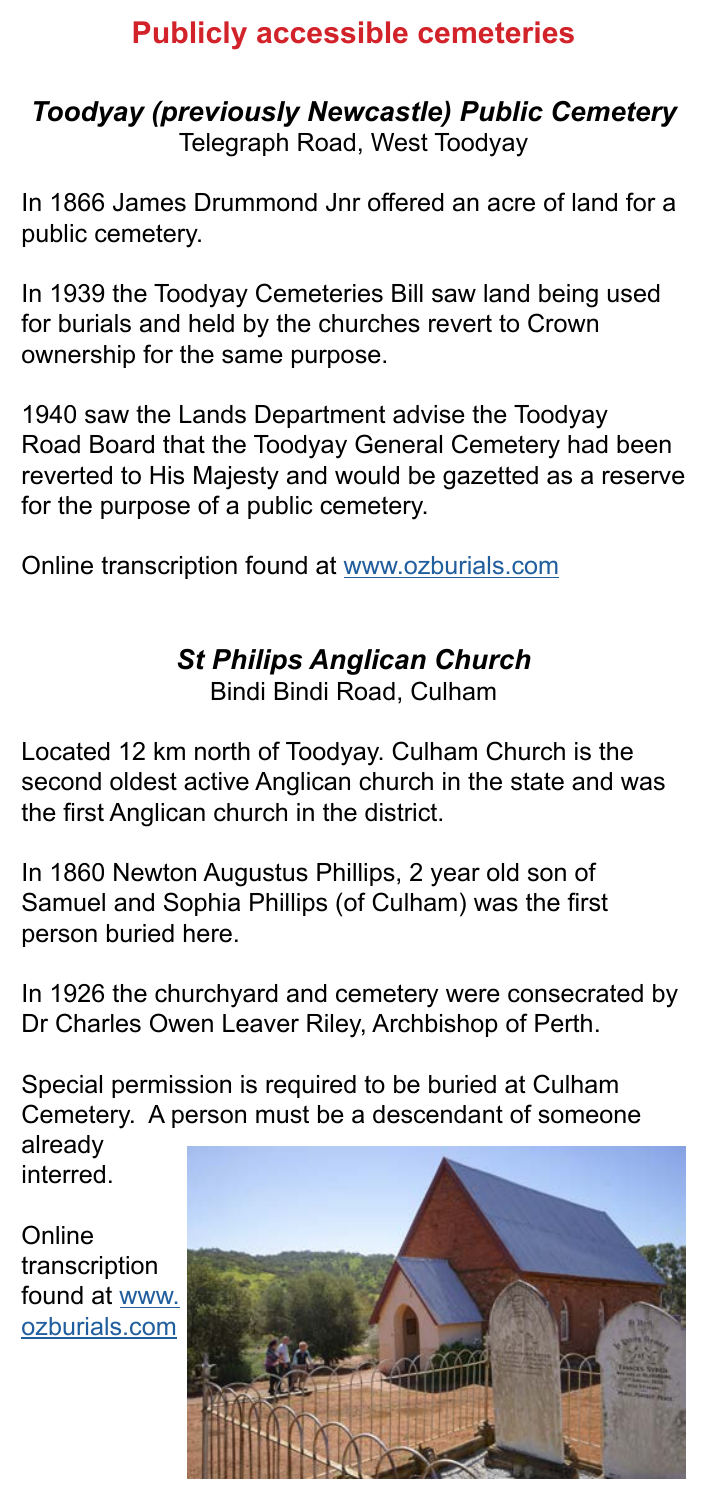#### *Nardie Cemetery*

Nardie Drive, Dumbarton

Nardie (may mean "riverbank" in local Noongar language)

The historic Nardie Cemetery is accessed from Nardie Drive on the Toodyay – Northam Road. It is at the rear of the Industrial Extracts Estate and is alongside the Avon River.

Charles Harper buried his infant daughter Isabella (born 1839) here in either 1839 or 1840. This is the earliest burial at the site, which was not gazetted as a cemetery until 1856.

In 1858 blacksmith Alexander Ferguson was the first person buried in Nardie Cemetery after it was gazetted. The Bishop of Perth consecrated the burial ground at Nardie on 4th June 1867.

In 1980 Nardie Cemetery was vested to the Toodyay Shire in trust as a cemetery.

Online transcription found at ww[w.ozburials.com](http://www.ozburials.com/CemsWA/Toodyay/nardie.htm)



*Seventh Day Adventist Cemetery* Cobbler Pool Road, Jimperding

In 1930 the first burial occurred here. The land had been donated by Thomas John and Esther Strahan.

In 1969 the Adventist Church requested the cemetery at Jimperding be declared a Public Cemetery. Later that year the Shire received Government approval to take control of the cemetery as a public cemetery.

Online transcription found at [www.ozburials.com](http://www.ozburials.com/CemsWA/OtherCems/jimperding.htm)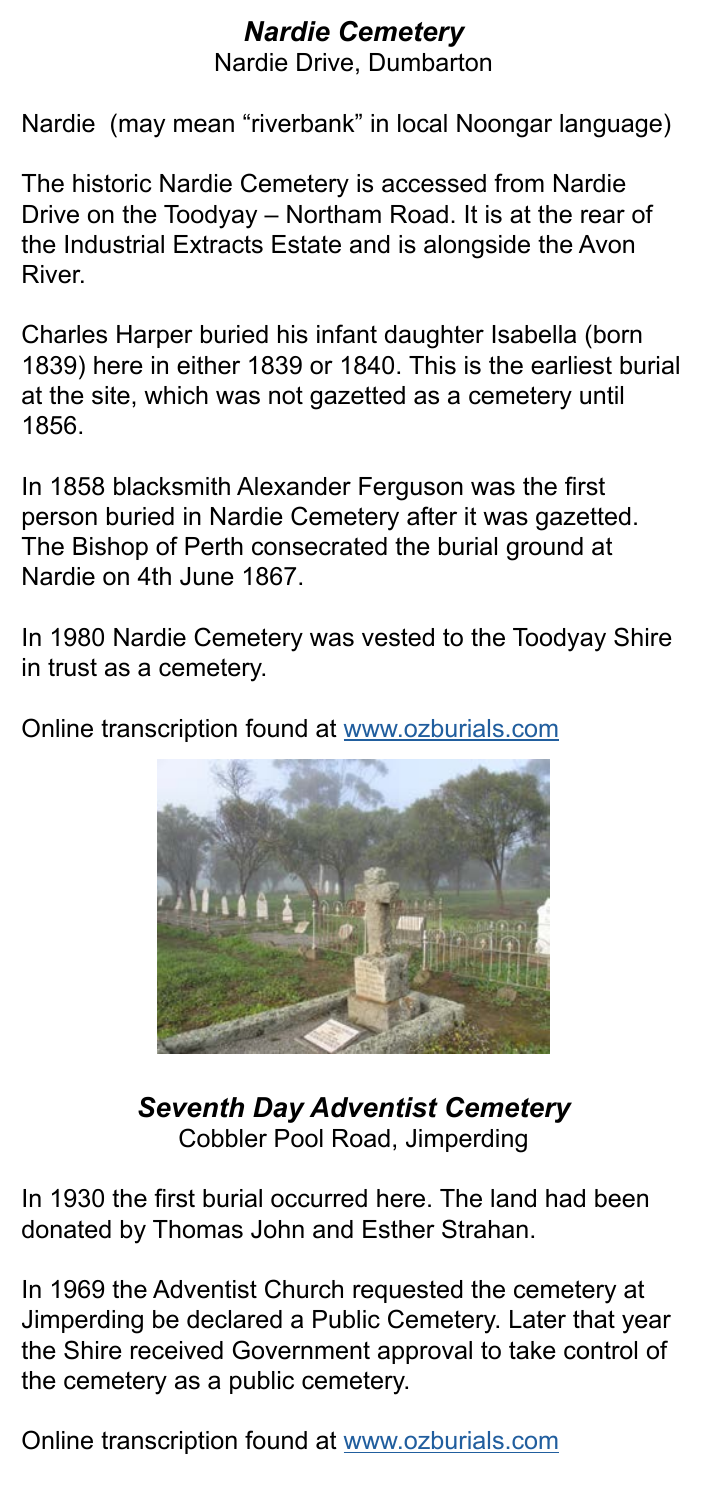### *Aboriginal (Noongar) Cemetery*

Toodyay Street (near Showgrounds)

The area was established as a burial area in pre-colonial times. In 1909 human remains were uncovered during construction of the railway line.

In 1915/1916 contemporary accounts estimated approximately 100 people were buried in this location. In 1916 an Aboriginal cemetery was formally gazetted.

In the 1920s, during the post WW1 reconstruction program, private properties adjacent to the small showground and the Aboriginal cemetery (including the Donegan and Parkers houses) were purchased to expand the show and sports area.

In 1947 it was proposed to purchase or relocate the Aboriginal Cemetery. In 1953 the area was declared a reserve.

By 1967 boundaries of the reserve were not demarcated and a hockey ground was established over part of the area. In 1979 The Aboriginal Lands Trust negotiated with the Toodyay Shire Council that in return for a portion of the reserve land, the Council would fence the reserve, install a memorial plaque and maintain and re vegetate the area. In 1982/83 the Shire landscaped and placed a plaque in the Aboriginal Reserve.

In 1991 the Toodyay Hockey Oval was upgraded (grassed and reticulated). In 2013 the Shire ceased all recreational activities encroaching onto the burial ground area.

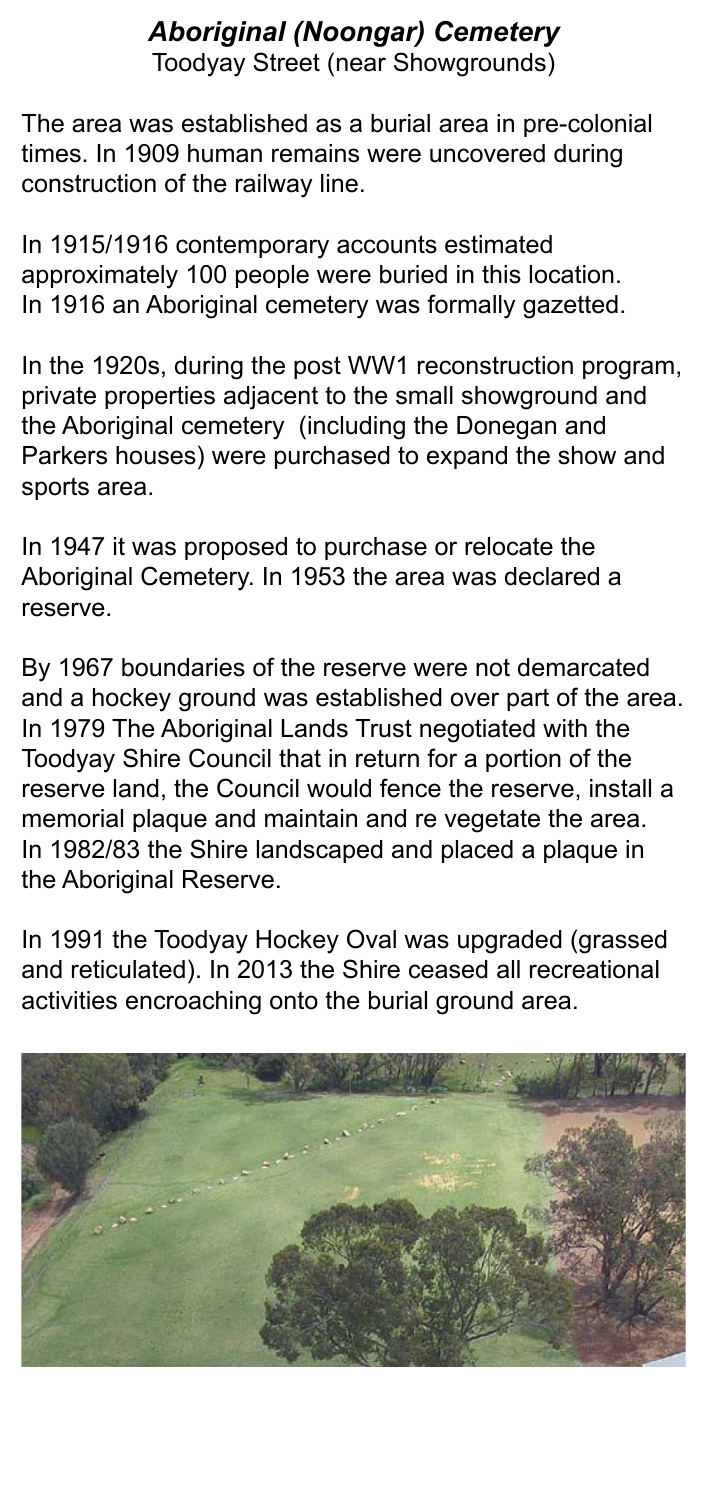#### **Cemeteries on private property not publicly accessible**

#### *West Toodyay (original site of Toodyay)*

In 1849 provision was made for a general cemetery which is probably located on land that is now known as Cemetery Hill, West Toodyay. In 1856, ticket of leave man Michael Barry was buried there after drowning. Little is known of the number of burials here. The site was deemed to be too rocky and a new public cemetery for the district was established at Newcastle (now Toodyay) on land donated by James Drummond in 1866.

In 1857 a second location, 4 hectares, was set aside for Roman Catholic use. In early 1859 the Chapel of Santa Maria was completed and blessed by Bishop Serra. It served an increasing Catholic congregation until the new St John the Baptist Church was constructed at Newcastle (now Toodyay) a few miles upriver in 1863. Uphill from the chapel was a burial site that was still in evidence in the 1920s but is no longer visible.

Unfortunately there is little historical information currently known about both sites which are now on private land.

#### *Old Roman Catholic Cemetery*

Duke Street, Toodyay (near the rear of the old Toodyay Hospital)

Burials at this site commenced after the completion of the St John the Baptist Roman Catholic Church in 1863.

In 1945 the wooden headboards were destroyed in a bushfire.

#### *Hawthornden Family Cemetery* Coondle

There is also a private family cemetery at the Hawthornden property at Coondle. This is set in fields away from the house and enclosed by bush timber fencing.